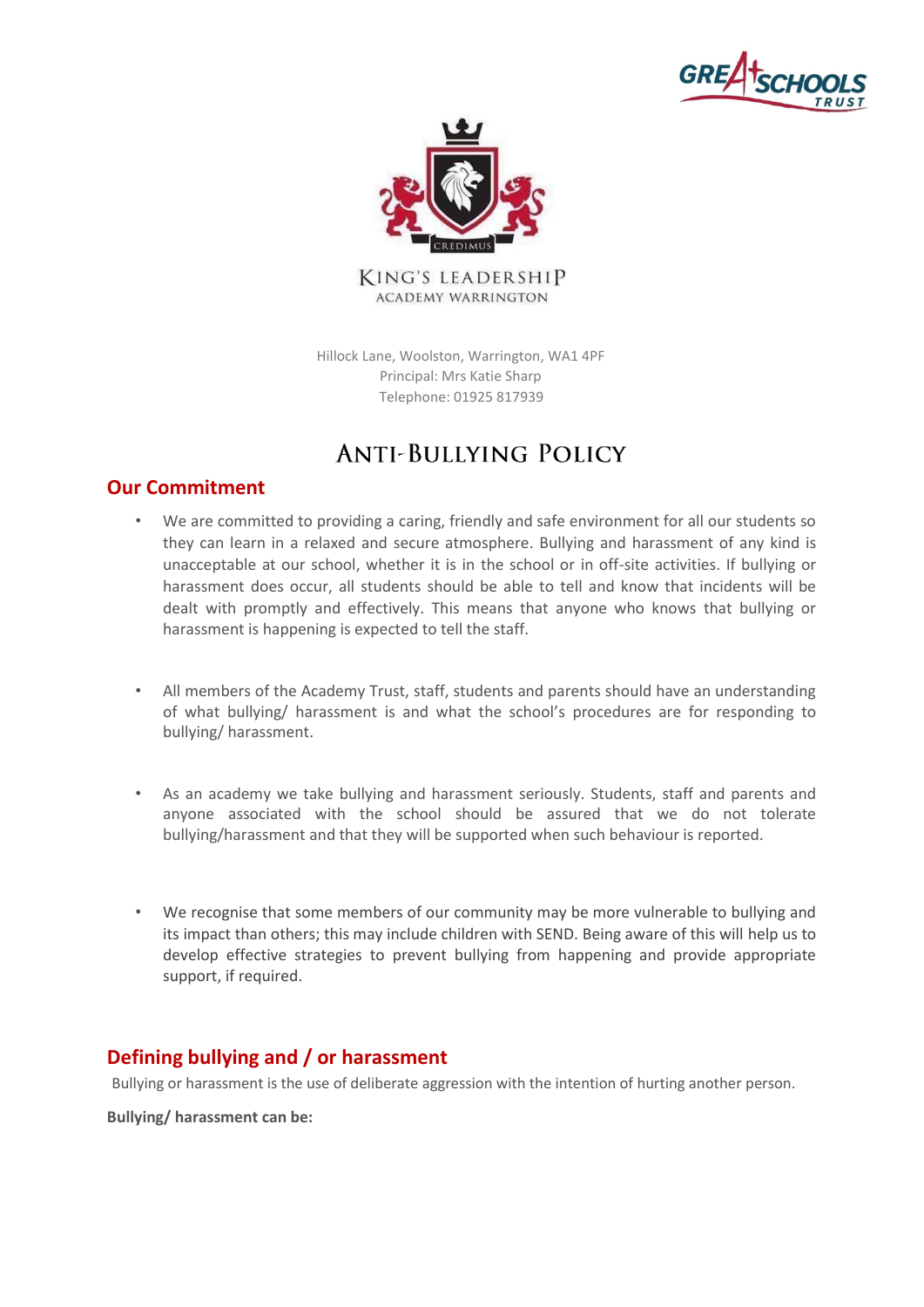



- Emotional: being unfriendly, excluding, tormenting (e.g. hiding books, threatening gestures);
- Physical: pushing, kicking, hitting, punching or any use of violence;
- Racist: racial taunts, graffiti, gestures;
- Sexual: unwanted physical contact or sexually abusive comments;
- Homophobic: because of, or focussing on the issue of sexuality;
- Related to special educational needs or disability (SEND)
- Verbal: name-calling, sarcasm, spreading rumours, teasing because of appearance etc.
- Cyber: all areas of internet use, such as e-mail and internet chat room misuse
- Mobile threats by text messaging & calls, misuse of associated technology, i.e. camera & video facilities, MSN, Snapchat etc.

# **Why is it important to respond to bullying/harassment?**

Bullying hurts. No one deserves to suffer from bullying or harassment. Everybody has the right to be treated with respect. Students and staff who are bullying need to learn different ways of behaving.

**Examples of behaviour changes brought about by bullying are:**

- Being frightened of walking to or from school
- Not wanting to go to school by public/school transport
- Insisting on being driven to school
- Changing usual routines
- Being unwilling to go to school after previously enjoying being part of the school community Beginning to truant
- Becoming withdrawn, anxious, or lacking in confidence
- Starting to stammering;
- Attempting or threatening to run away or self-harm
- Crying themselves to sleep at night
- Having nightmares

• •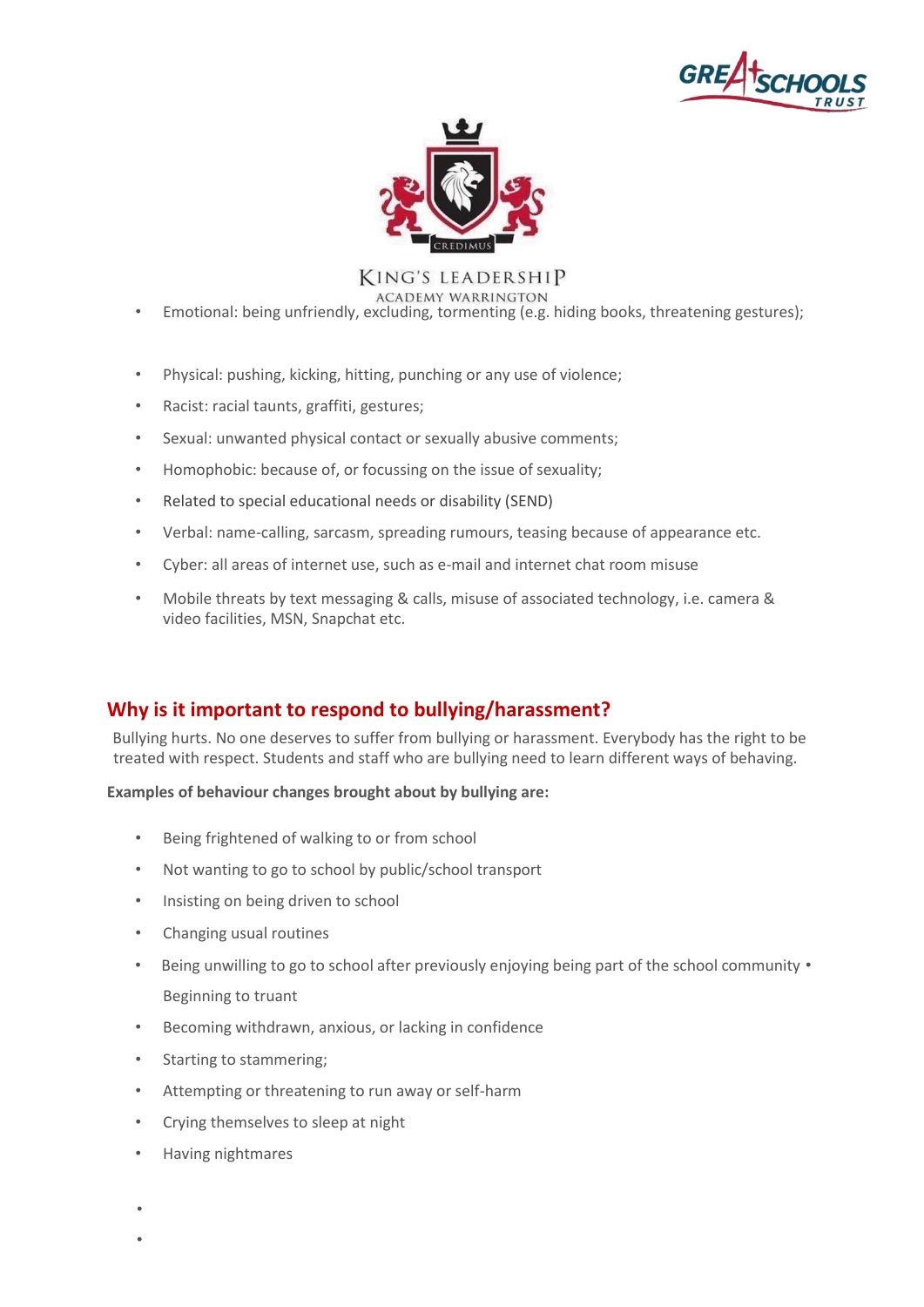



- Feeling ill in the morning Beginning to do poorly in school work Comes home with clothes torn or books damaged
- Having possessions which are damaged or unexpectedly go missing
- Asking for money or starting to steal money (to pay bully)
- Having dinner or other monies continually "lost"
- Having unexplained cuts or bruises
- Coming home hungry (money / lunch has been stolen)
- Becoming unusually aggressive, disruptive or unreasonable
- Starts to bully or harass other children or siblings
- Stopping eating
- Being frightened to say what's wrong
- Being afraid to use the internet or mobile phone
- Becoming nervous and jumpy when a cyber-message is received Giving improbable excuses

for any of the above

These signs and behaviours could indicate other problems, but bullying/ harassment should be considered a possibility and should be investigated. Other signs may also manifest themselves not sited here.

#### **How we respond to Bullying**

**The responsibility of the Academy Trust**

The Academy Pastoral Team are the 'anti - bullying / harassment representative. He / she will liaise with the Chair, the Principal and a designated teacher over all anti-bullying/ harassment strategies and individual cases where appropriate.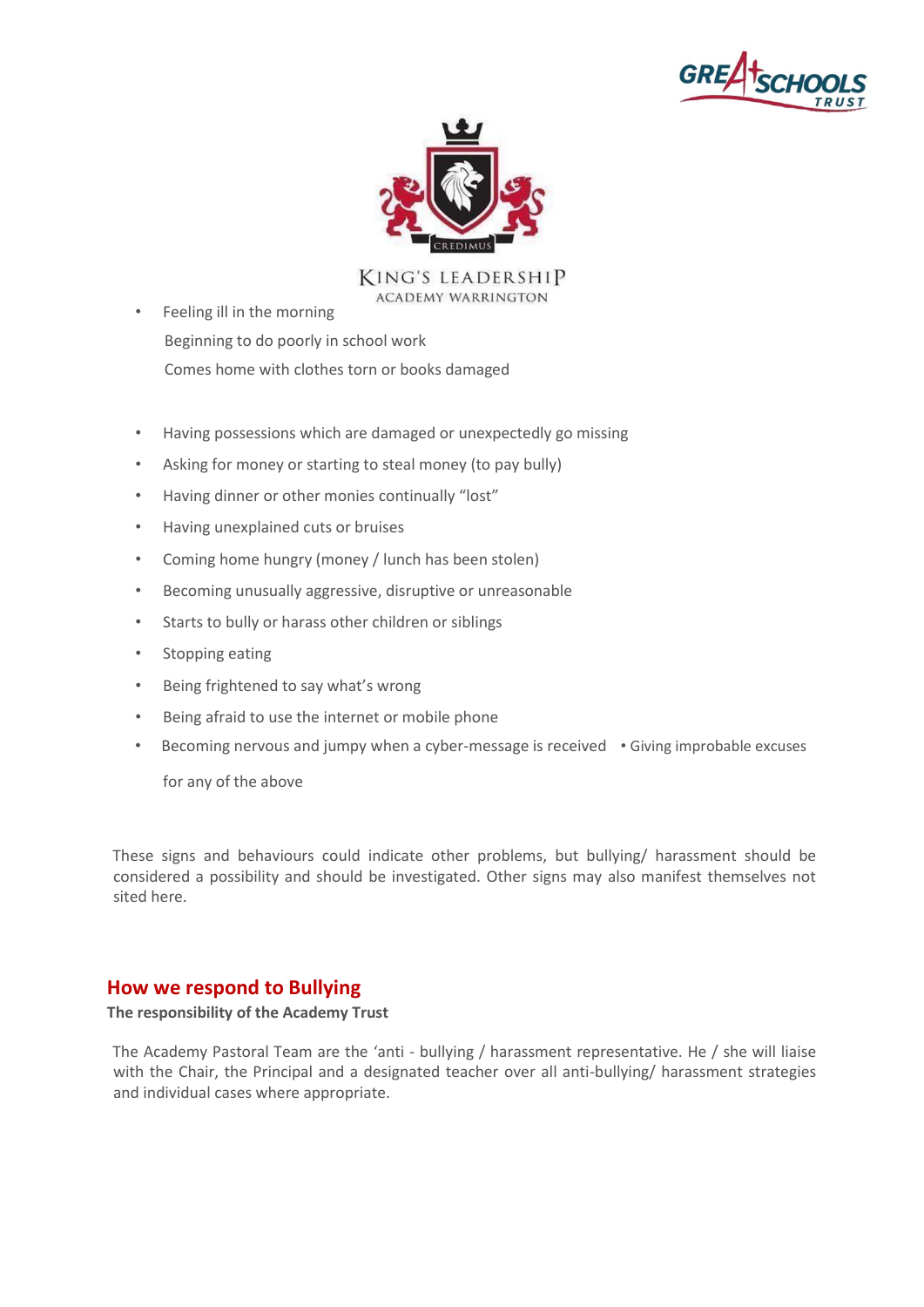



Student Parliament will discuss, review and endorse agreed strategies on the initiative of the nominated parliament member, and in any case will discuss the Principal's annual report on the working of this policy.

Designated member: Samantha Lawrence

#### **The Principal**

The Principal has a legal duty to draw up procedures to prevent bullying/ harassment among students. In doing this he / she will:

- Ensure that all staff have an opportunity of discussing school strategies and reviewing them
- Determine the appropriate school strategies and procedures;
- Discuss development of the strategies and procedures with the School Leadership Team
- Ensure appropriate training is available to all relevant adults and students
- Ensure that a system for recording bullying / harassment incidents is in place
- Ensure that the procedures are brought to the attention of all staff, parents and students. And report annually to the Student Parliament

#### **Designated senior member of staff**

The principal will nominate a senior staff member who will:

- be responsible for the day-to-day management of the policy and systems
- ensure that there are positive strategies and procedures in place to help both those being bullied and the bullies
- maintain the school's record of incidents of bullying
- keep the Principal informed of incidents
- arrange relevant staff training
- determine how best to involve parents in the solution of individual problems
- make a termly report to the Principal

• •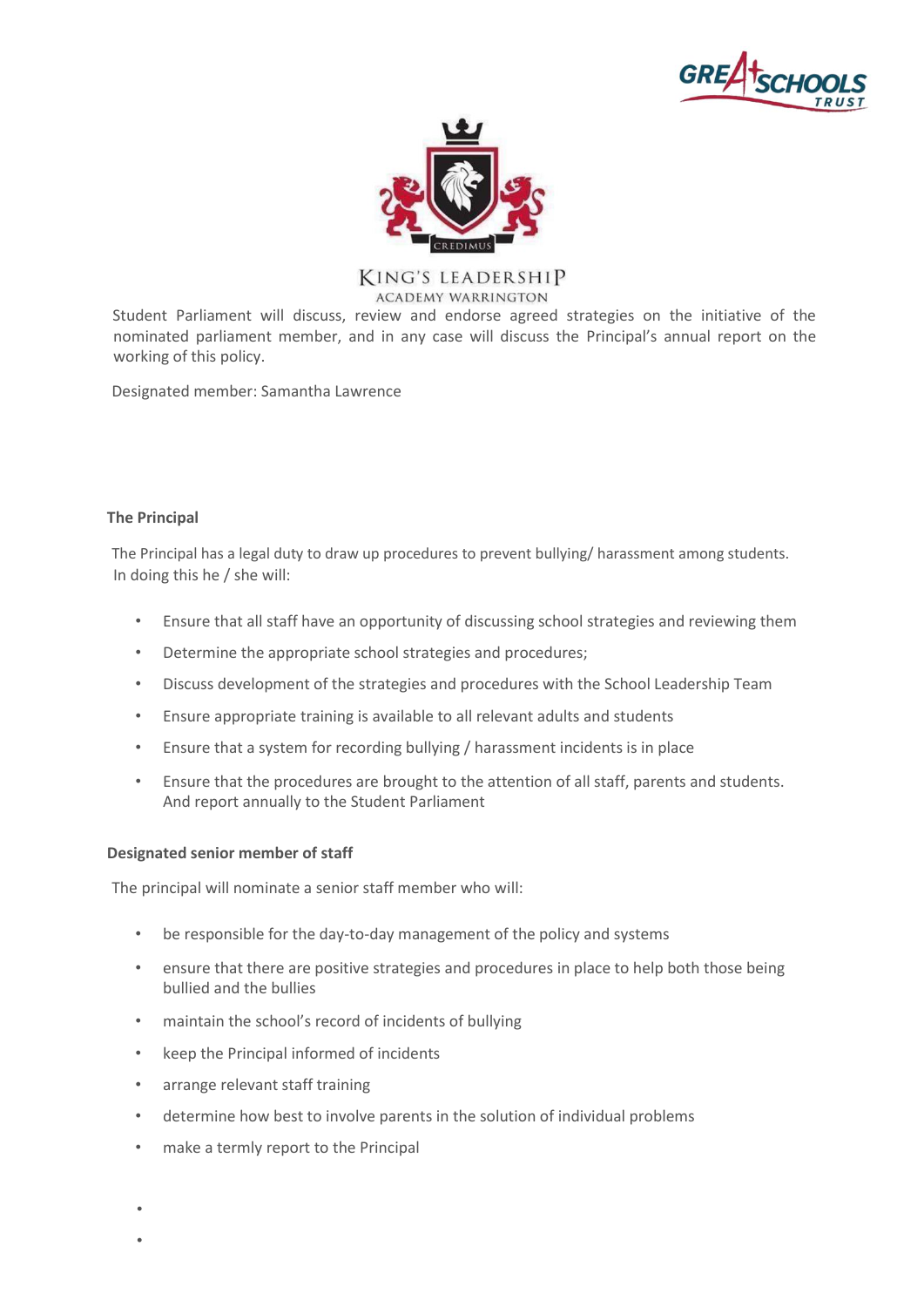



KING'S LEADERSHIP • promote a culture of anti-bullying/harassment

#### **All Staff will:**

• Be responsible for liaising with the designated member of staff over all incidents involving students in their form

Ensure that all incidents of bullying are reported to the designated senior member of staff Be involved in any agreed strategy to achieve a solution

- Take part in the school's anti-bullying/ harassment programme
- Know the policy and procedures;
- Be observant and ask students what is happening to them;
- Deal with incidents according to the policy; and
- Never let any incidences of bullying/harassment pass by unreported, whether on-site or during an off-site activity

#### **The curriculum**

The School will raise the awareness of the anti-social nature of bullying/ harassment through its curriculum programme. Anti-bullying / harassment messages will be delivered through:

- The school's programme of assemblies
- Student Parliament
- Ministries
- The use of tutorial time and in the curriculum programmes of study as appropriate
- Anti-Bully awareness week raising the profile around school
- Restorative Justice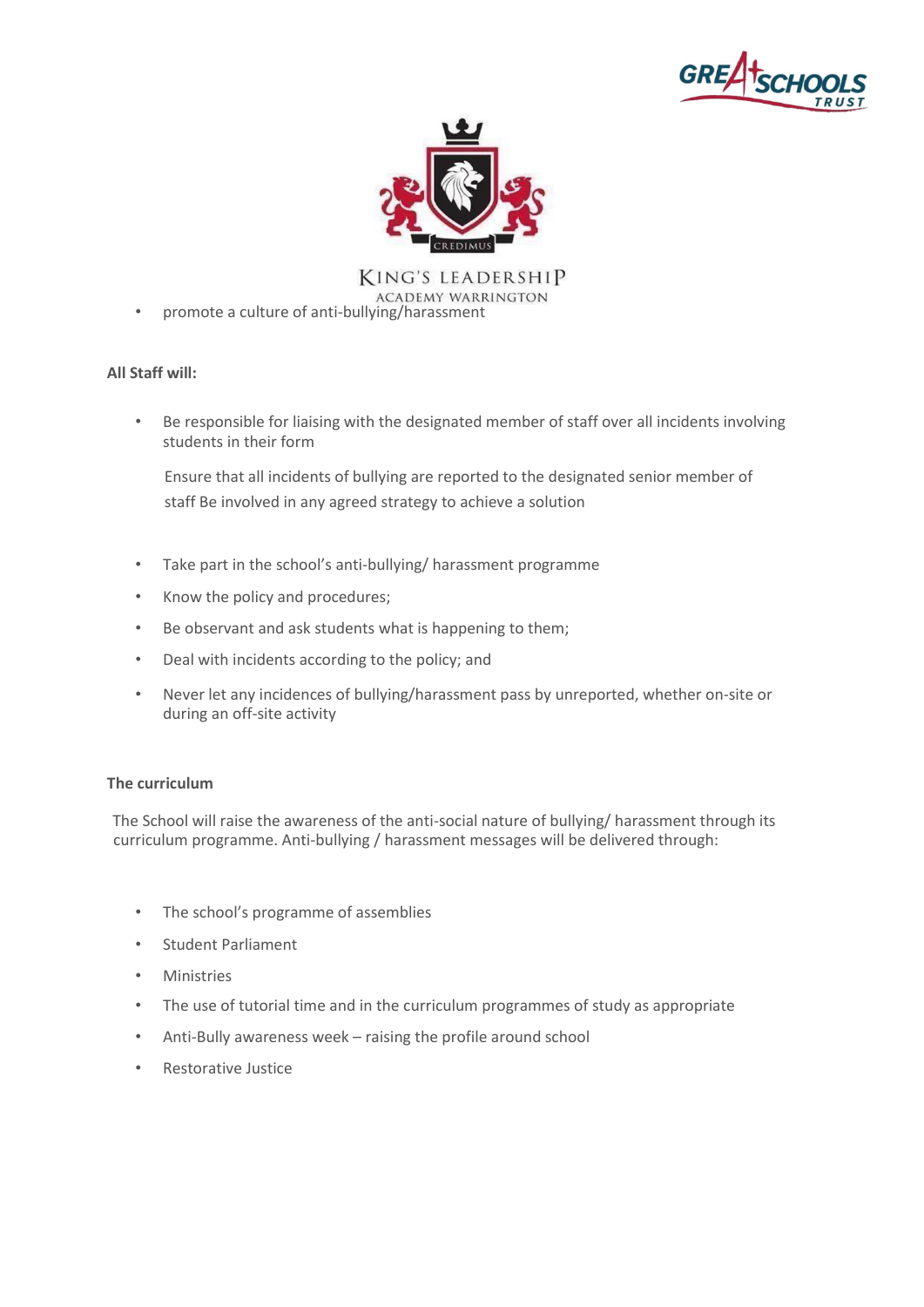



# **Changing the attitudes of those who bully**

Changing the attitude and behaviour of students who bully will play a major part in the strategies used by the School.

# **Parents**

The school will encourage all parents to immediately contact the school if bullying is suspected. Parents will be encouraged to talk about the signs and symptoms and any suspicions they have regarding those carrying out the bullying. However, parents must leave the initial investigation to the School. Any attempt to resolve the issue themselves is likely to make the matter worse. Parents should encourage their child to talk to an appropriate member of staff in the first instance, or a student trained in antibullying.

# **Students**

• •

The school will encourage all students who think they are being bullied to tell an adult, parent or a member of staff and to explain what form the bullying/ harassment is taking and how it affects them. Students will be encouraged to report possible incidents of bullying/ harassment to an adult parent or other member of staff.

# **The processes and strategies that the school will use in tackling incidents of bulling / harassment**

If bullying/ harassment is reported to a member of staff they must record the details as presented to them on an incident log or file and pass these on to the designated staff member. No promise of confidentiality can be given.

In serious cases parents should be informed and will be asked to come in to a meeting to discuss the problem.

All incidents of bullying are kept in a year log and in the Safeguarding file.

If necessary and appropriate, police will be consulted or involved.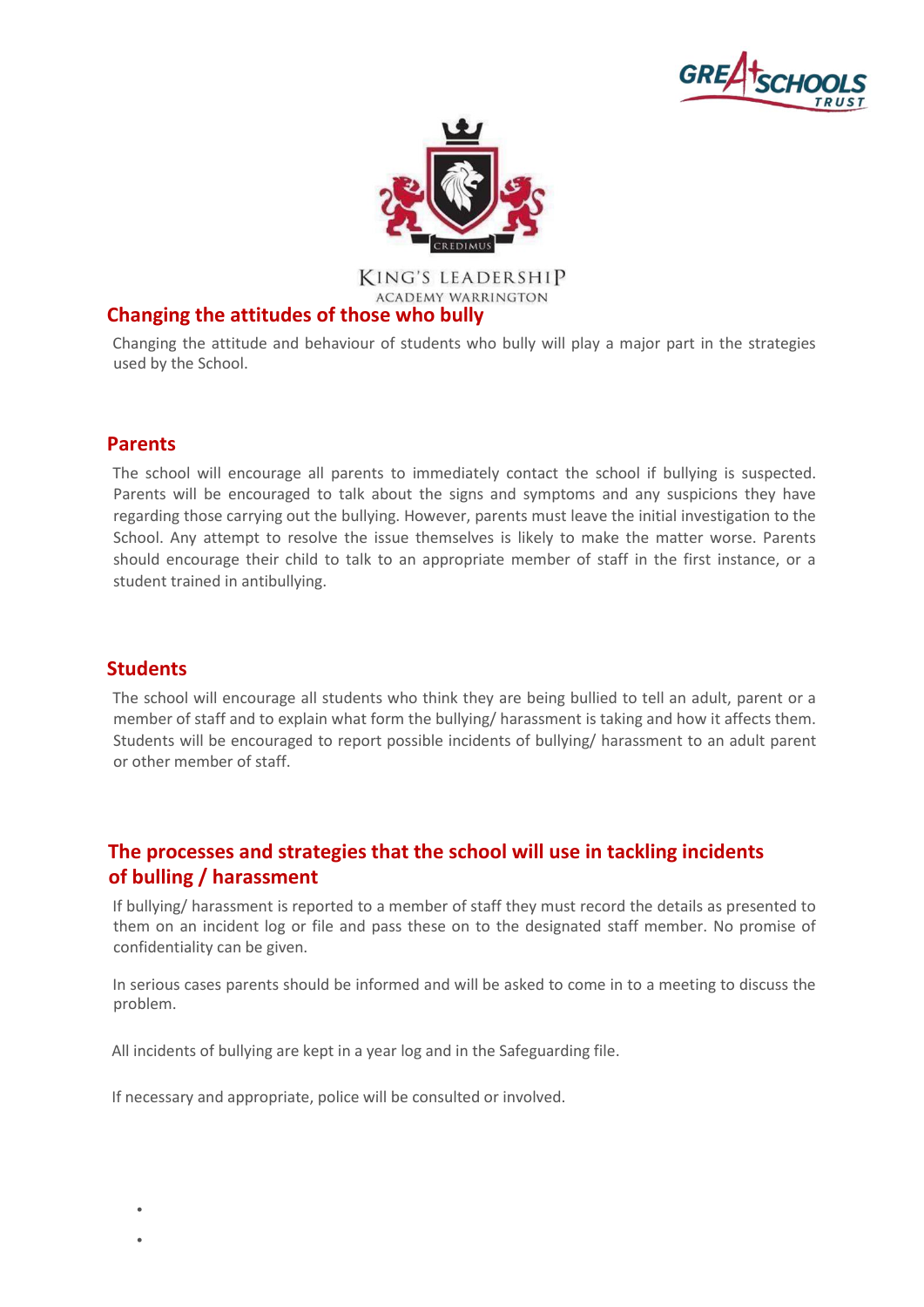



#### **Resolving the Issues**

**Students who have been bullied will be supported by:**

- Offering an immediate opportunity to discuss the experience with an appropriate member of staff of their choice
- Reassuring the student
- Offering continuous support with a designated member of staff
- Restoring self-esteem and self-confidence
- Referral to a Peer Mentor if appropriate
- Referral to a an appropriate external agency

Offering continuous support and advice to parents (this may be a referral to Early Help) Being informed about the outcome of the investigation in to their concerns

- Aspire Mentor
- Youth Worker
- School Nurse

#### **Students who have been bullied will be helped by:**

- Discussing what happened
- Discovering why the student became involved
- Establishing the wrong-doing and the need for change
- Informing parents to help change the attitude of the student

#### **Strategy to be used in resolving the issue**

Changing the attitude and behaviour of bullies will be part of the responsibility of the positive procedures used by the school. However, the school recognises that sanctions will also have to be used against bullies.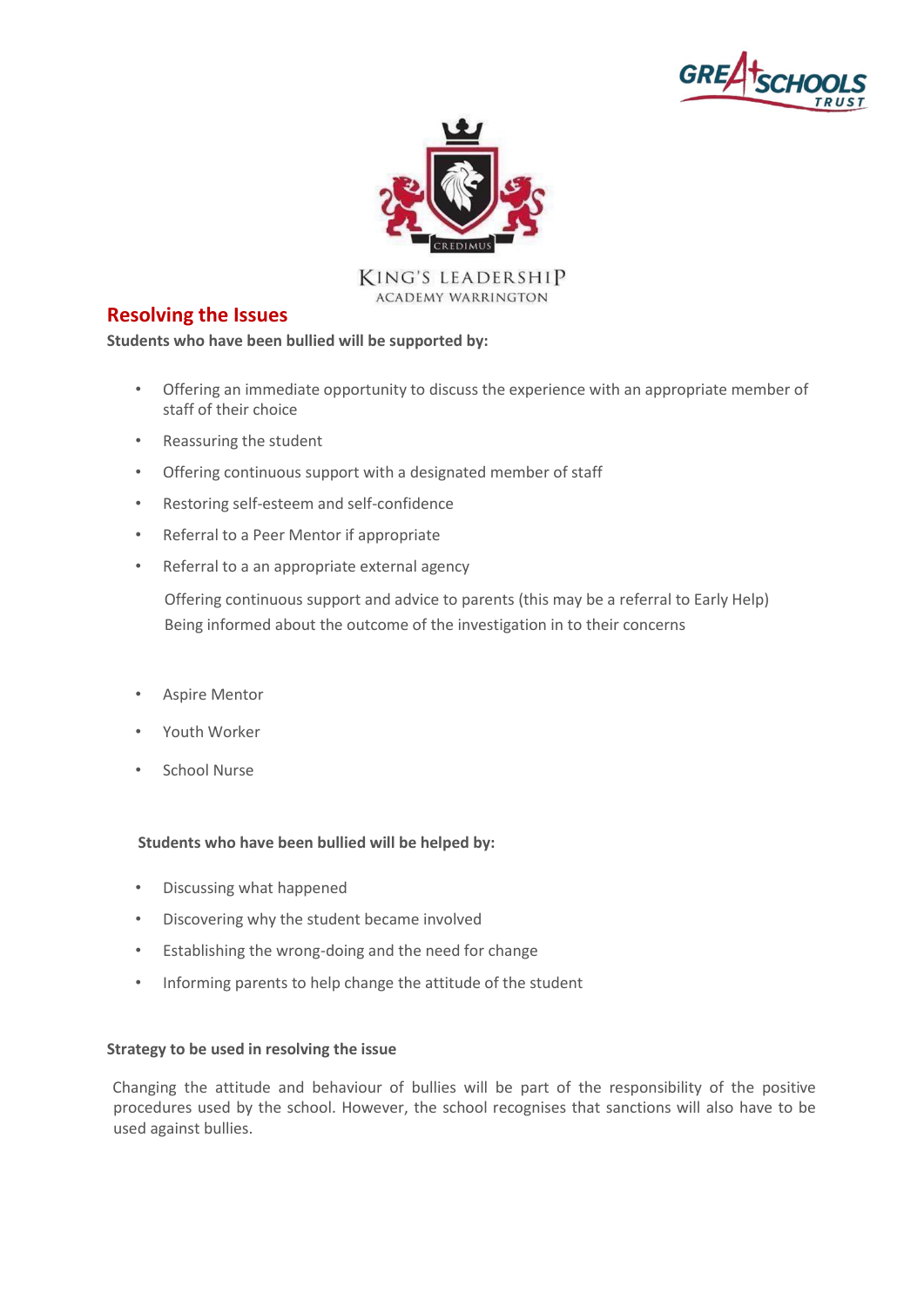



**KING'S LEADERSHIP** 

**ACADEMY WARRINGTON** 

- 1. Following a reported incident staff will investigate using the school's '3R Strategy' strategy, with the support of other members of staff as appropriate:
	- Reflection What has happened? Could it have been different?
	- Resolution How can we try to ensure this doesn't happen again?
	- Reconciliation How do we put things right between those involved?
- 2. Time out/ reflection time may be used if deemed appropriate. The level of time out will be determined by the success of the 3Rs process and at the discretion of the member of staff involved.
- 3. Referral to a counsellor (if necessary) Youth Team/external agencies

• •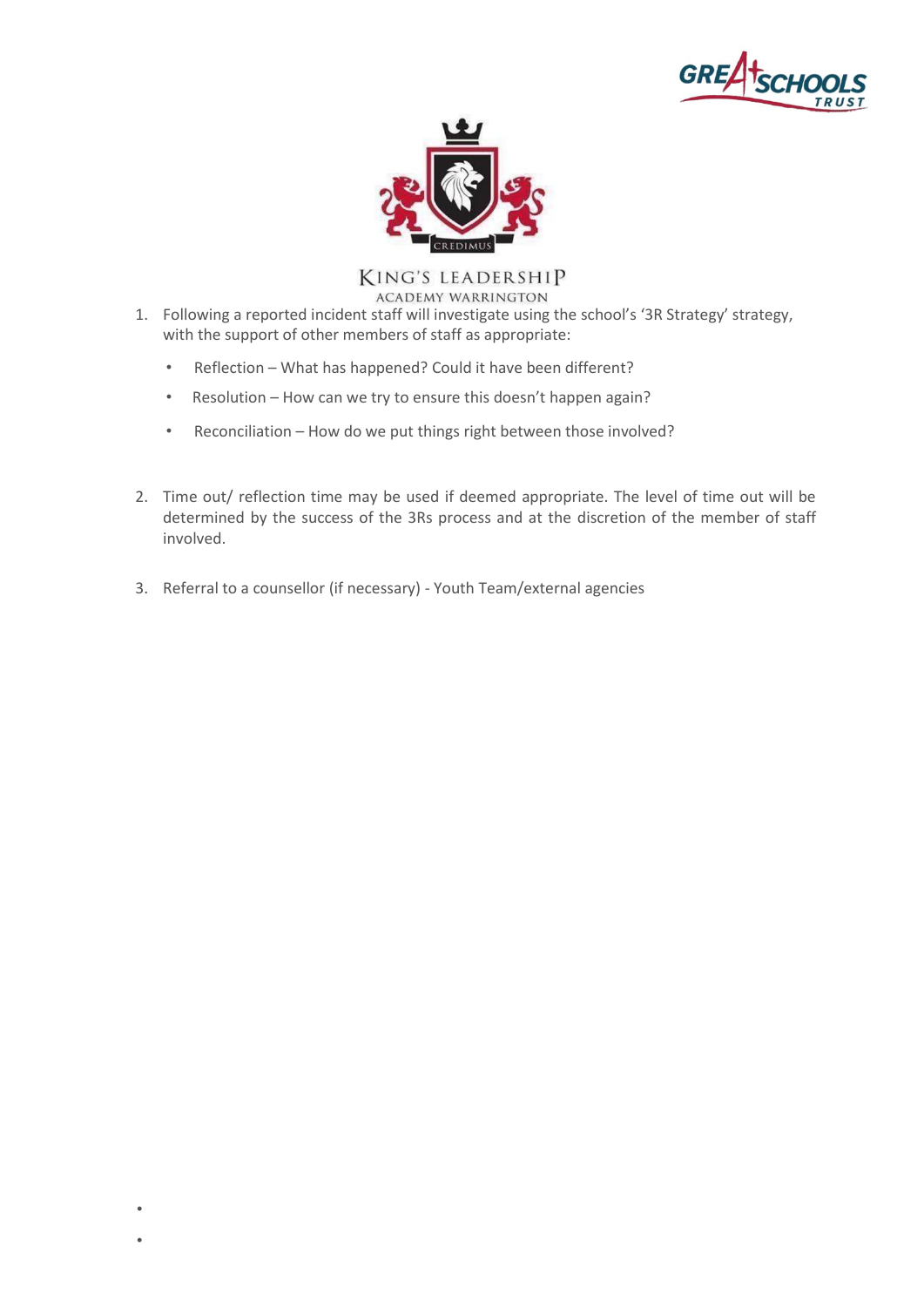



- 4. Attendance at a mediation (restorative justice) meeting with the effected student to resolve issues and prevent recurrence
- 5. If a student continues to inform that they are being bullied, they should be provided with a log book to record this and further investigation must take place

# **Sanctions**

Students who have bullied will be punished appropriately according to their behaviour, in accordance with the School's Behaviour for rewards policy. For persistent offenders or incidents considered as gross acts of aggression, a student may be permanently excluded. We engage all student parliament in this process where it is appropriate to do so.

# **Complaints**

If a parent or carer is dissatisfied with the response made by the School following a reported incident of bullying/ harassment, he/she may make a complaint in accordance with the School's Complaints Policy.

# **Equal Opportunities**

In implementing this policy all members of staff must take into account the School's Equal Opportunities policy. Staff must ensure that no student involved in any incident of bullying/ harassment is disadvantaged on the grounds of gender, race, disability, sexual orientation, age, religion or belief.

#### **Monitoring, Evaluation and Review**

Great Schools for All Children will review this policy at least every two years and assess its implementation and effectiveness.

• Designated Safeguarding Lead: Samantha Lawrence